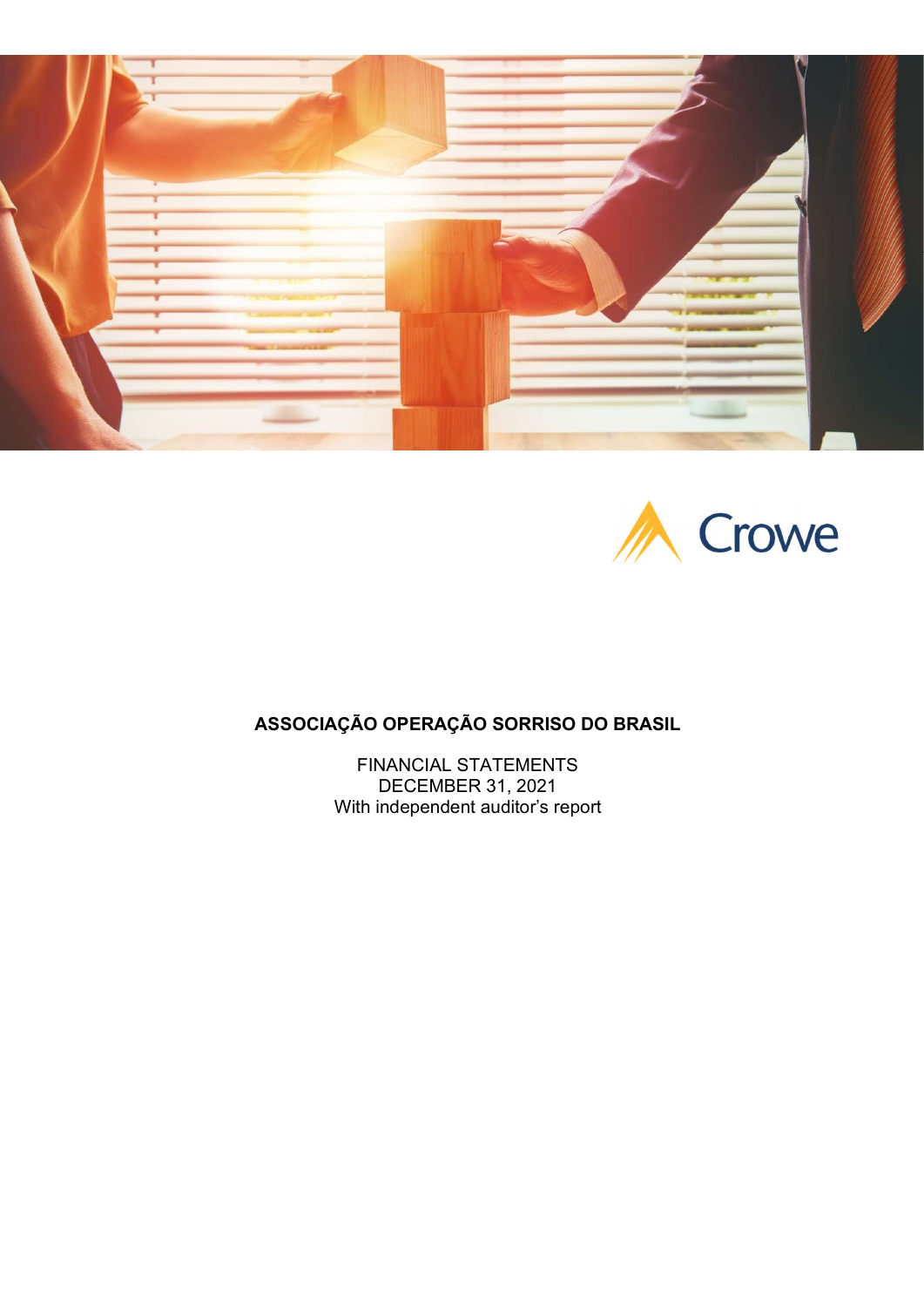# ASSOCIAÇÃO OPERAÇÃO SORRISO DO BRASIL

# FINANCIAL STATEMENTS

DECEMBER 31, 2021

**Contents** 

| <b>Financial statements</b> |  |
|-----------------------------|--|
|                             |  |
|                             |  |
|                             |  |
|                             |  |
|                             |  |
|                             |  |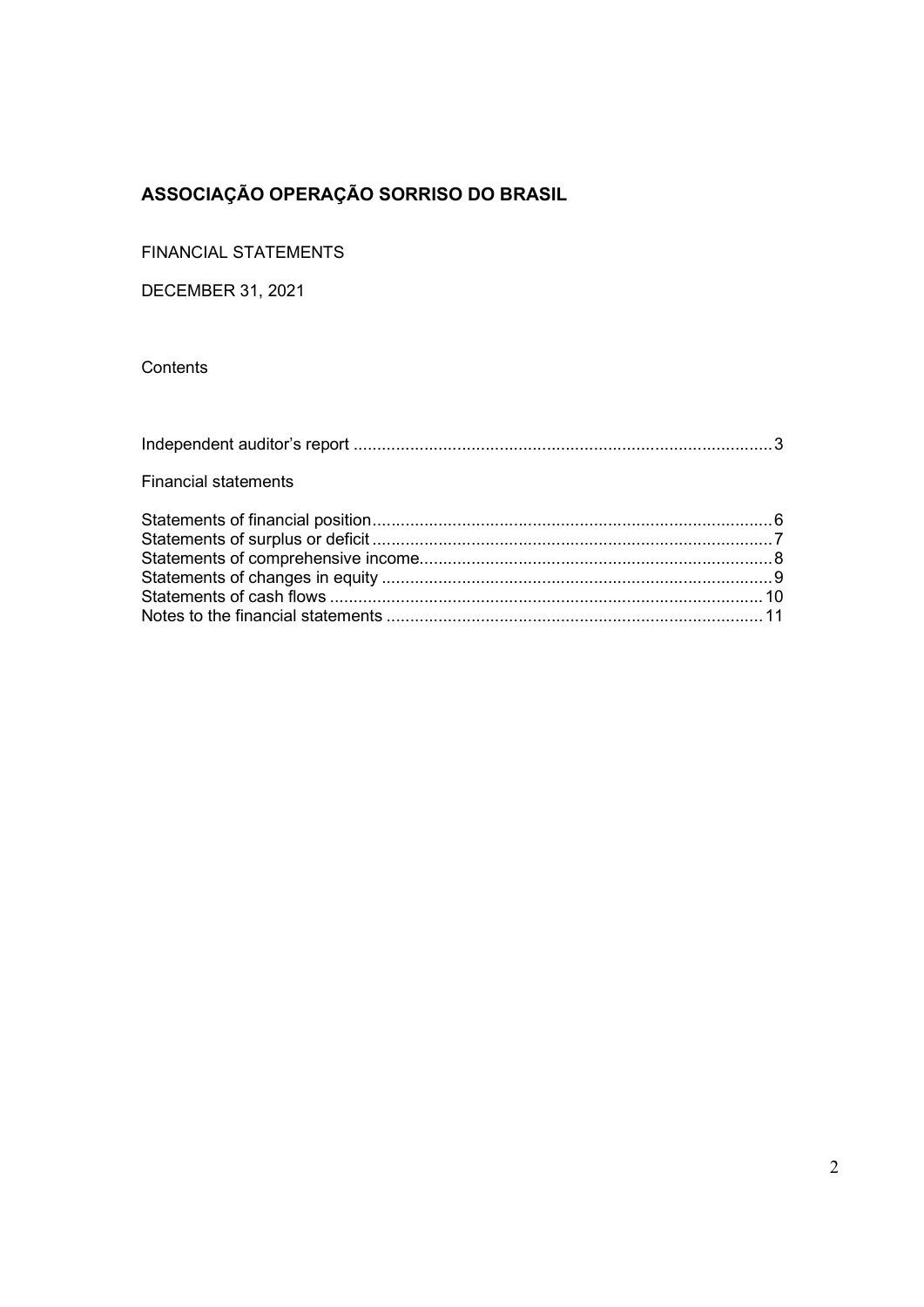

Crowe Macro Auditoria e Consultoria R. XV de Novembro, 184 3º Andar – Centro, São Paulo, SP +55 (11) 5632.3733 www.crowe.com/br

Independent auditor's report

To the Management and Associates Associação Operação Sorriso do Brasil São Paulo - SP

#### **Opinion**

We have audited the financial statements of Associação Operação Sorriso do Brasil ("Association"), which comprise the statement of financial position as at December 31, 2021, the statement of surplus or deficit, statement of comprehensive surplus or deficit, statement of changes in net worth and statement of cash flows for the year then ended, and a summary of significant accounting policies and other explanatory information.

In our opinion, the accompanying financial statements present fairly, in all material respects, the financial position of Associação Operação Sorriso do Brasil as at December 31, 2021, and its financial performance and its cash flows for the year then ended in accordance with accounting practices adopted in Brazil applicable to non-profit entities.

#### Basis for opinion

We conducted our audit in accordance with Brazilian and International Standards on Auditing. Our responsibilities under those standards are further described in the Auditor's responsibilities for the audit of the financial statements section of our report. We are independent of the Association in accordance with the relevant ethical principles set out in the Code of Ethics for Professional Accountants and professional standards issued by the Federal Accounting Board ("CFC"), and we have fulfilled our other ethical responsibilities in accordance with these standards. We believe that the audit evidence we have obtained is sufficient and appropriate to provide a basis for our audit opinion.

#### Responsibilities of management and those charged with governance for the financial statements

The management of the Association is responsible for the preparation and fair presentation of the financial statements in accordance with accounting practices adopted in Brazil applicable to non-profit entities, and for such internal control as management determines is necessary to enable the preparation of financial statements that are free from material misstatement, whether due to fraud or error.

In preparing the financial statements, Management is responsible for assessing the Association's ability to continue as a going concern, disclosing, as applicable, matters related to going concern and using the going concern basis of accounting, unless Management either intends to liquidate the Association or to cease its operations, or has no other realistic alternative but to do so.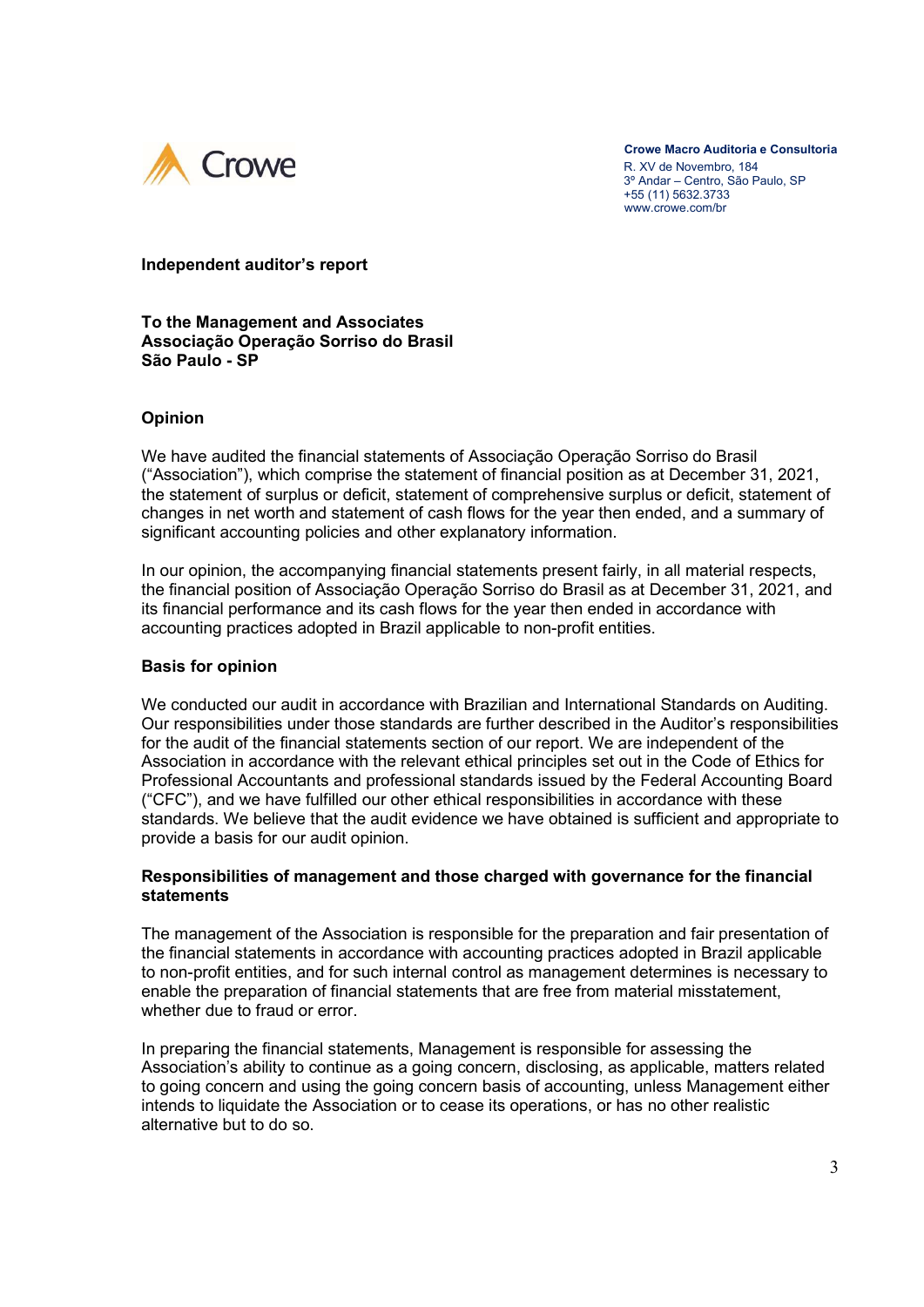

Those charged with governance are responsible for overseeing the Association's financial reporting process.

#### Auditor's responsibilities for the audit of the financial statements

Our objectives are to obtain reasonable assurance about whether the financial statements as a whole are free from material misstatement, whether due to fraud or error, and to issue an auditor's report that includes our opinion. Reasonable assurance is a high level of assurance, but is not a guarantee that an audit conducted in accordance with Brazilian and International Standards on Auditing will always detect a material misstatement when it exists. Misstatements can arise from fraud or error and are considered material if, individually or in the aggregate, they could reasonably be expected to influence the economic decisions of users taken on the basis of these financial statements.

As part of an audit conducted in accordance with Brazilian and International Standards on Auditing, we exercise professional judgment and maintain professional skepticism throughout the audit. We also:

- Identify and assess the risks of material misstatement of the financial statements, whether due to fraud or error, design and perform audit procedures responsive to those risks, and obtain audit evidence that is sufficient and appropriate to provide a basis for our audit opinion. The risk of not detecting a material misstatement resulting from fraud is higher than for one resulting from error, as fraud may involve collusion, forgery, intentional omissions, misrepresentations, or the override of internal control.
- Obtain an understanding of internal control relevant to the audit in order to design audit procedures that are appropriate in the circumstances, but not for the purpose of expressing an opinion on the effectiveness of the Association's internal control.
- Evaluate the appropriateness of accounting policies used and the reasonableness of accounting estimates and related disclosures made by Management.
- Conclude on the appropriateness of Management's use of the going concern basis of accounting and, based on the audit evidence obtained, whether a material uncertainty exists related to events or conditions that may cast significant doubt on the Association's ability to continue as a going concern. If we conclude that a material uncertainty exists, we are required to draw attention in our auditor's report to the related disclosures in the financial statements or, if such disclosures are inadequate, to modify our opinion. Our conclusions are based on the audit evidence obtained up to the date of our auditor's report. However, future events or conditions may cause the Association to cease to continue as a going concern.
- Evaluate the overall presentation, structure and content of the financial statements, including the disclosures, and whether the financial statements represent the underlying transactions and events in a manner that achieves fair presentation.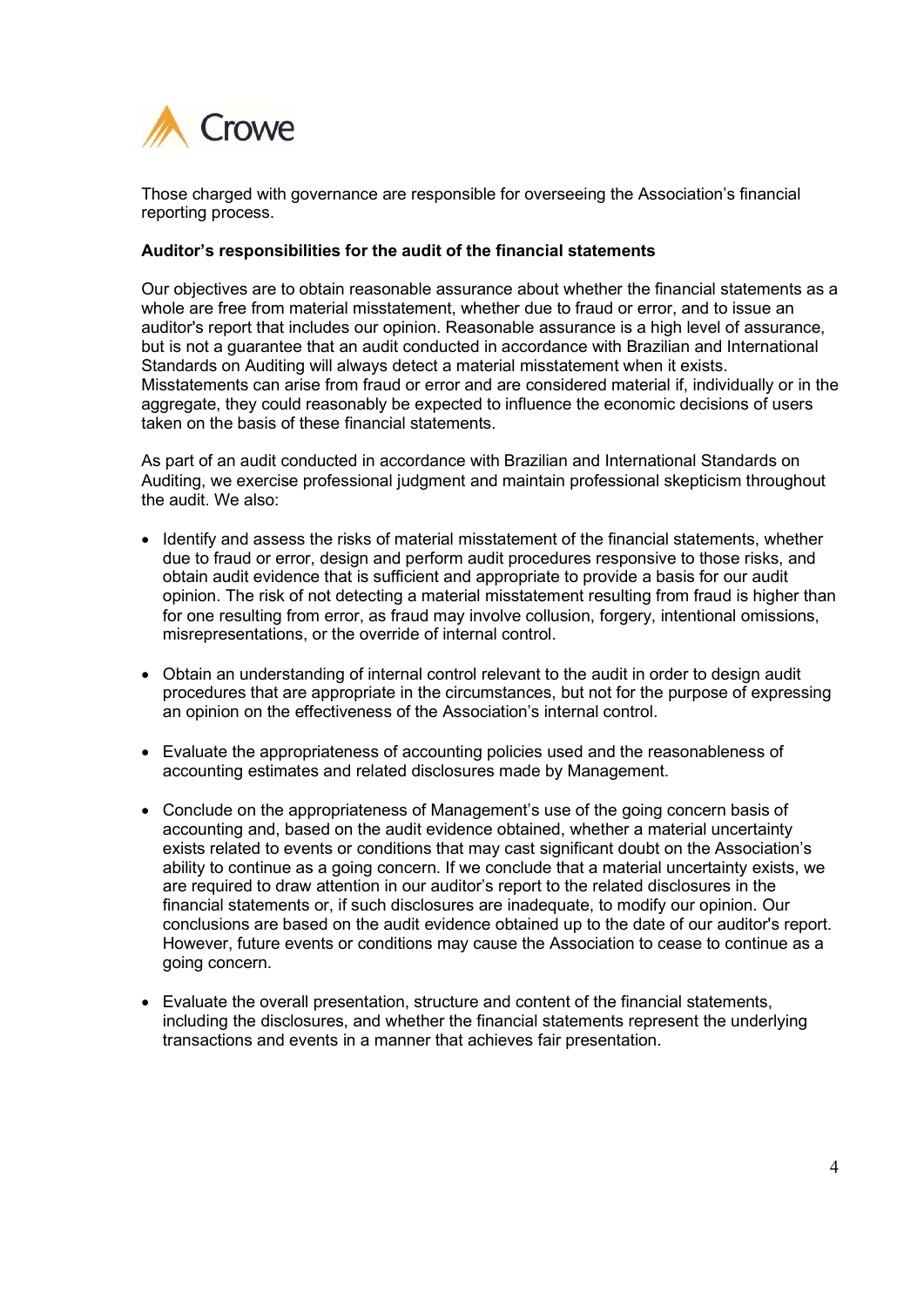

We communicate with those charged with governance regarding, among other matters, the planned scope and timing of the audit and significant audit findings, including any significant deficiencies in internal control that we identify during our audit.

São Paulo, March 11, 2022.

Crowe Macro Auditores Independentes CRC 2SP033508/O-1

Roberson de Sousa Cardoso Accountant - CRC1SP 325546/O-9

Fabio Debiaze Pino Accountant - CRC1SP 251154/O-9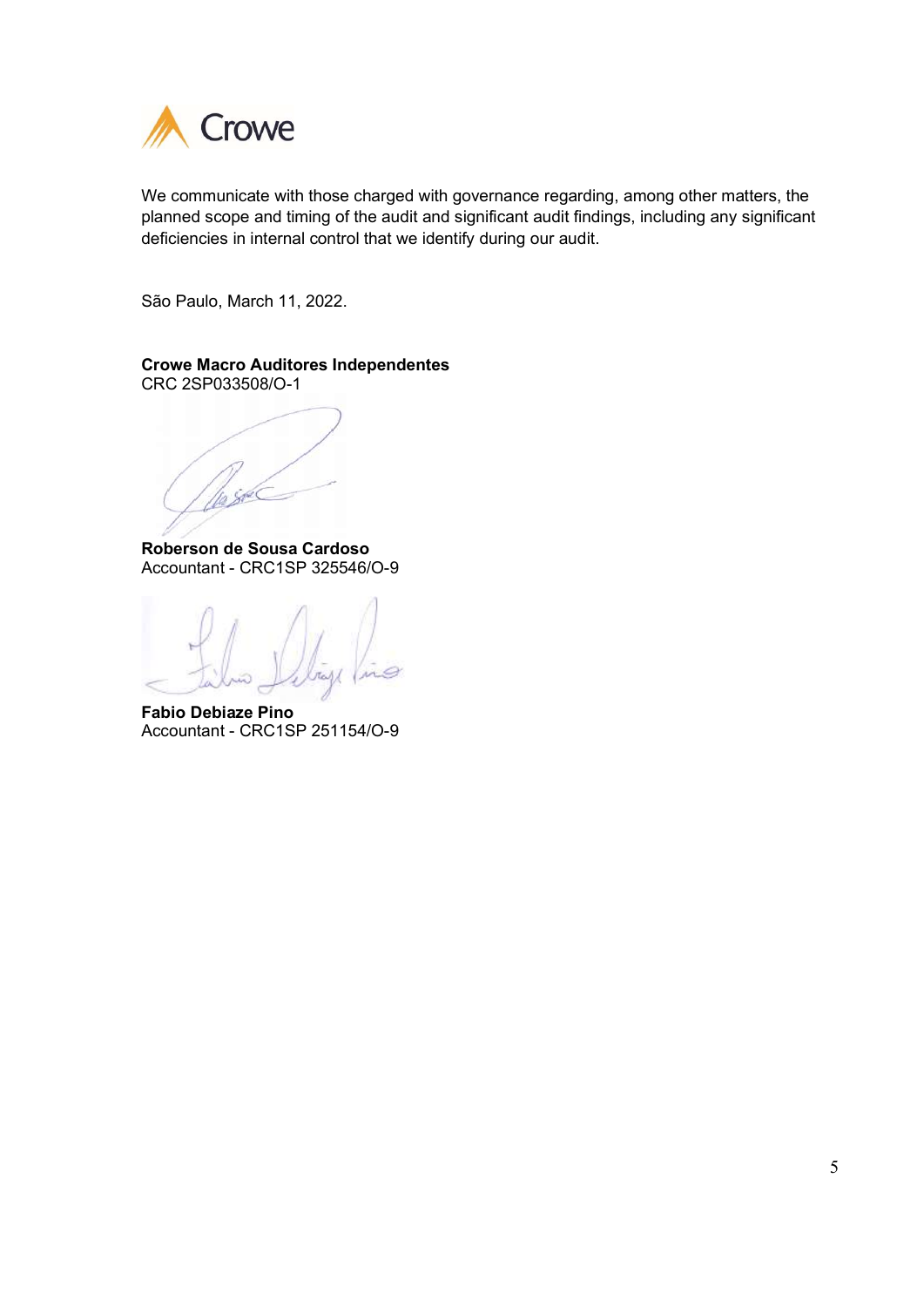Statements of financial position as at December 31 In reais (R\$)

| <b>Assets</b>             | <b>Note</b> | 2021      | 2020      | Liabilities and net worth                              | <b>Note</b> | 2021      | 2020      |
|---------------------------|-------------|-----------|-----------|--------------------------------------------------------|-------------|-----------|-----------|
| <b>Current assets</b>     |             |           |           | <b>Current liabilities</b>                             |             |           |           |
| Cash and cash equivalents | 4           | 605,452   | 1,001,745 | Accounts payable                                       |             | 1,052     | 70        |
| Inventories               | 5           | 83,880    | 101,515   | Labor obligations                                      | 8           | 126,034   | 96,752    |
| Other receivables         | 6           | 24,114    | 170,491   | Tax obligations                                        |             | 280       | 267       |
|                           |             | 713,446   | 1,273,751 |                                                        |             | 127,366   | 97,089    |
|                           |             |           |           | <b>Current liabilities</b><br>Provision for contingent |             |           |           |
|                           |             |           |           | liabilities                                            | 9           | 247,918   | 139,151   |
|                           |             |           |           |                                                        |             | 247,918   | 139,151   |
| <b>Noncurrent assets</b>  |             |           |           |                                                        |             |           |           |
| Property and equipment    | 7           | 1,273,859 | 257,854   | Net worth                                              |             |           |           |
|                           |             | 1,273,859 | 257,854   | Net worth                                              | 10          | 1,192,484 | 1,080,888 |
|                           |             |           |           | Donations reserve                                      |             | 102,881   | 102,881   |
|                           |             |           |           | Surplus for the year                                   |             | 316,656   | 111,596   |
|                           |             |           |           |                                                        |             | 1,612,021 | 1,295,365 |
| <b>Total assets</b>       |             | 1,987,305 | 1,531,605 | Total assets                                           |             | 1,987,305 | 1,531,605 |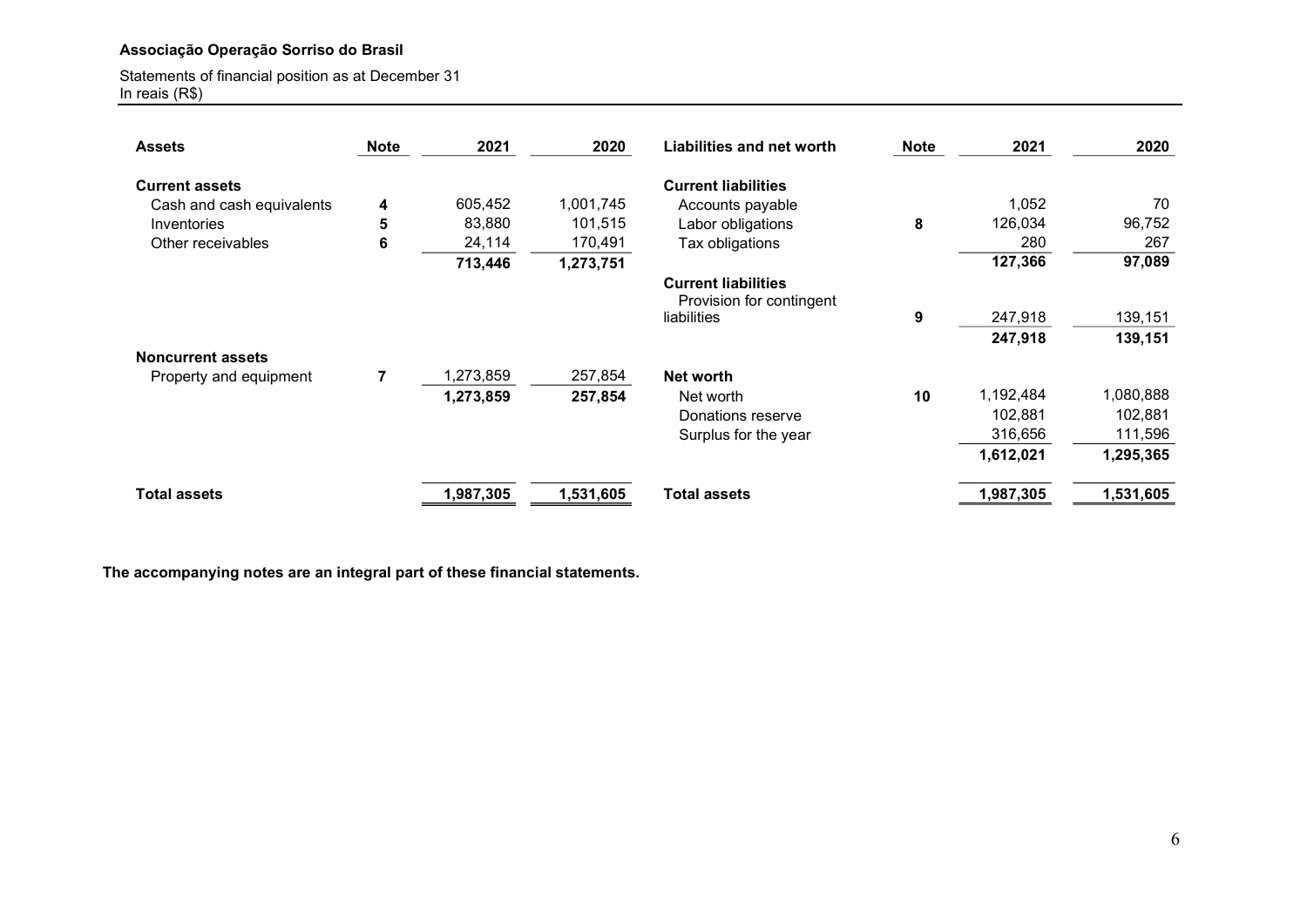Statements of surplus or deficit for the years ended December 31 In reais (R\$)

|                                           | <b>Note</b> | 2021          | 2020          |
|-------------------------------------------|-------------|---------------|---------------|
| <b>Operating revenues</b>                 |             |               |               |
| <b>With restriction</b>                   |             |               |               |
| Volunteer work                            | 12.1        | 143,476       | 121,827       |
| <b>Without restriction</b>                |             |               |               |
| Individual donations                      |             | 89,928        | 58,763        |
| Corporate donations                       | 12.2        | 406,150       | 1,022,617     |
| Anonymous donations                       |             | 130,471       | 53,314        |
| Donations from abroad                     | 12.2        | 4,399,303     | 833,096       |
| Donations of products and services        | 12.2        | 292,853       | 120,471       |
| <b>Total revenues without restriction</b> |             | 5,318,705     | 2,088,261     |
| <b>Total operating revenues</b>           |             | 5,462,181     | 2,210,088     |
| <b>Costs of programs</b>                  |             |               |               |
| Cost of assistance programs               | 13          | (3,669,263)   | (1,020,359)   |
| Volunteer work                            | 12.1        | (143, 476)    | (121, 827)    |
| <b>Total costs of programs</b>            |             | (3,812,739)   | (1, 142, 186) |
| <b>Operating expenses</b>                 |             |               |               |
| Personnel expenses                        | 14          | (700, 094)    | (460, 689)    |
| Administrative expenses                   | 15          | (659, 410)    | (491, 556)    |
| Other income (expenses), net              |             |               | (1, 118)      |
|                                           |             | (1, 359, 504) | (953, 363)    |
| Surplus before finance income (costs)     |             | 289,938       | 114,539       |
| Finance income (costs), net               | 16          | 26,718        | (2,943)       |
| Surplus for the year                      |             | 316,656       | 111,596       |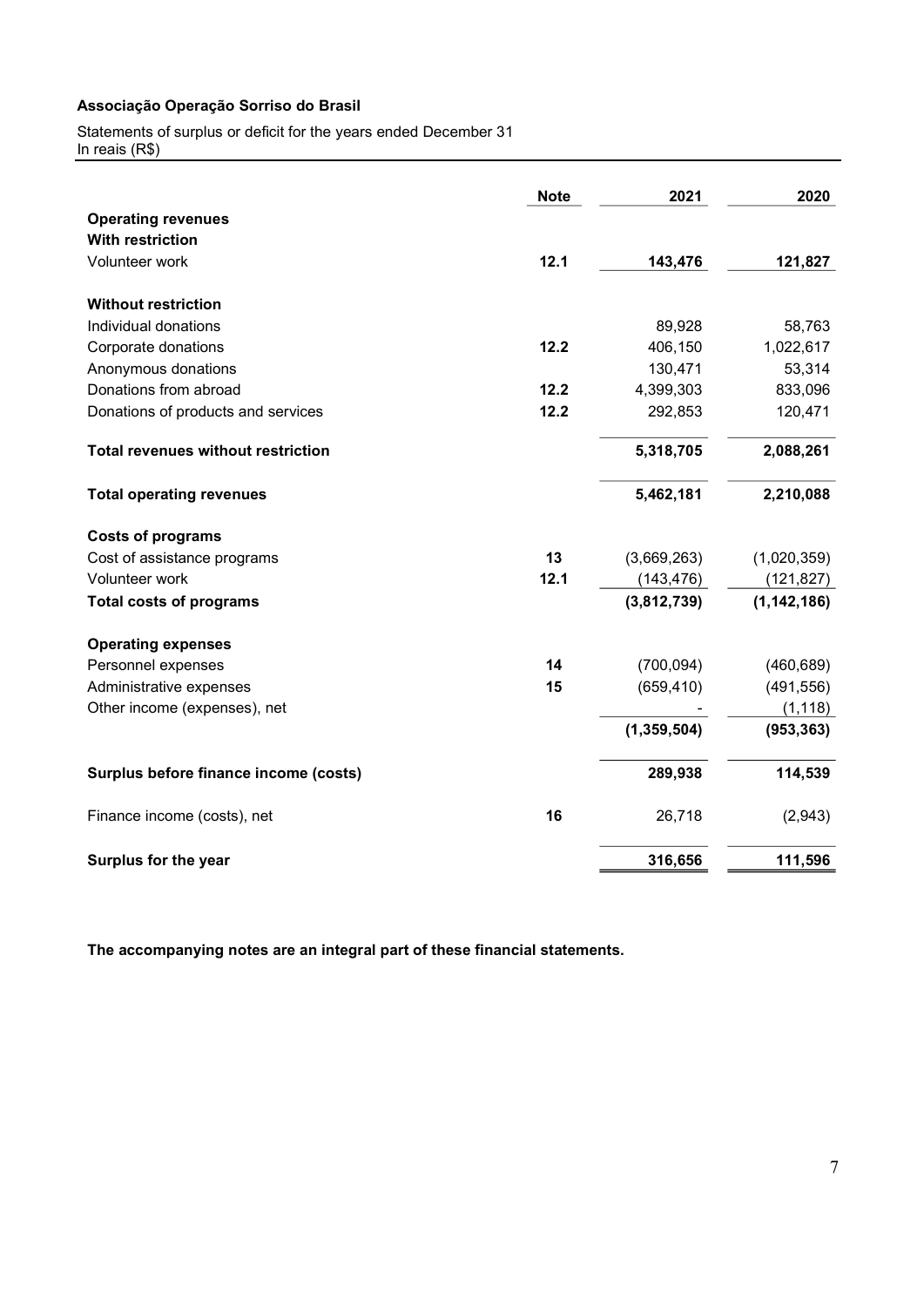Statements of comprehensive surplus or deficit for the years ended December 31 In reais (R\$)

|                                       | 2021    | 2020    |
|---------------------------------------|---------|---------|
| Surplus for the year                  | 316,656 | 111,596 |
| Other comprehensive surplus (deficit) |         |         |
| Total comprehensive surplus (deficit) | 316,656 | 111,596 |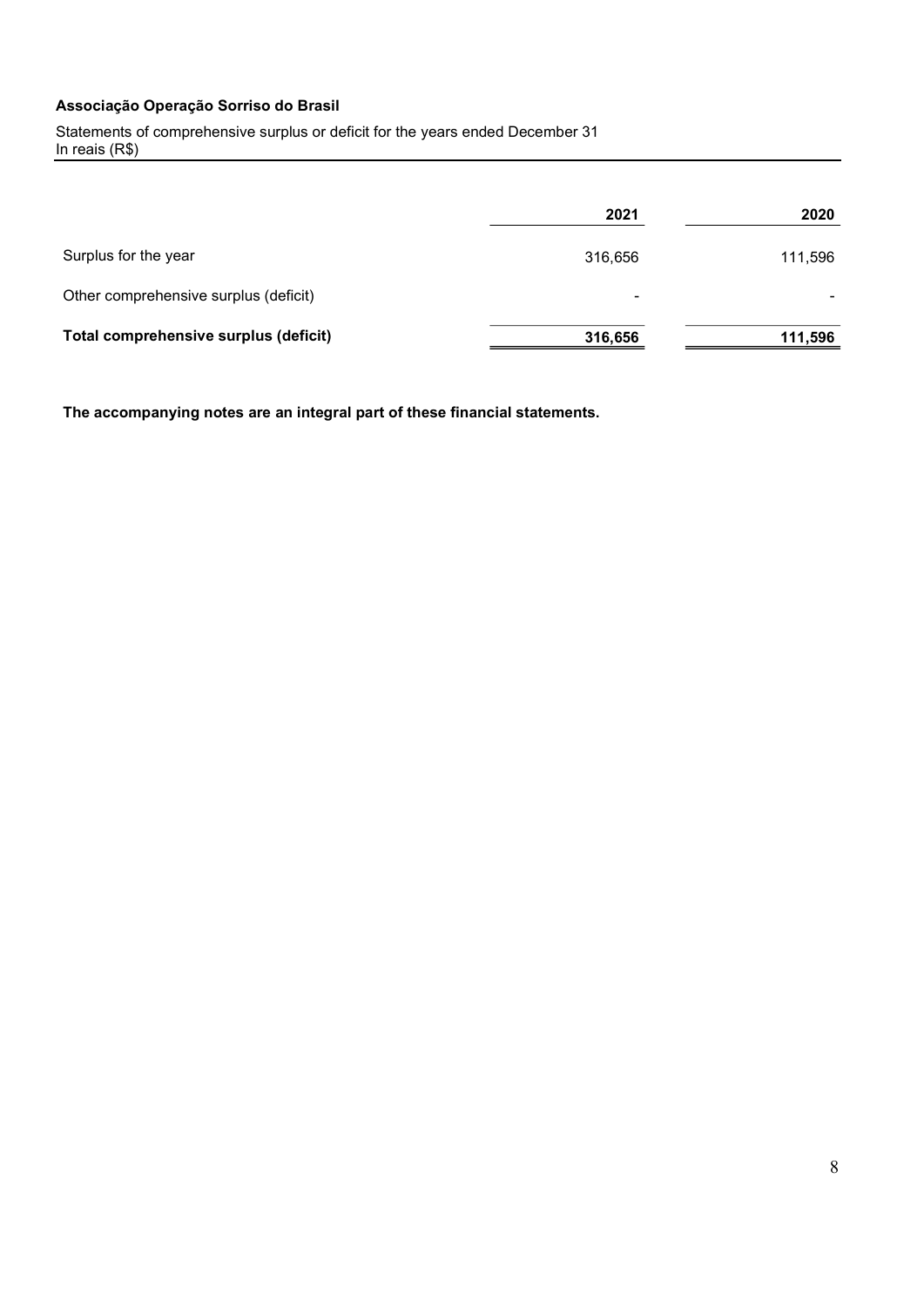Statements of changes in net worth In reais (R\$)

| <b>Description</b>                                             | Net worth                           | <b>Donations</b><br>reserve | <b>Surplus for the</b><br>year | Total     |
|----------------------------------------------------------------|-------------------------------------|-----------------------------|--------------------------------|-----------|
| <b>Balances at December 31, 2019</b>                           | 972,542                             | 102,881                     | 108,346                        | 1,183,769 |
| Transfer of surplus for the prior year<br>Surplus for the year | 108,346                             |                             | (108, 346)<br>111.596          | 111,596   |
| <b>Balances at December 31, 2020</b>                           | 1,080,888                           | 102,881                     | 111,596                        | 1,295,365 |
| Transfer of surplus for the prior year<br>Surplus for the year | 111,596<br>$\overline{\phantom{0}}$ |                             | (111, 596)<br>316,656          | 316,656   |
| <b>Balances at December 31, 2021</b>                           | 1,192,484                           | 102,881                     | 316,656                        | 1,612,021 |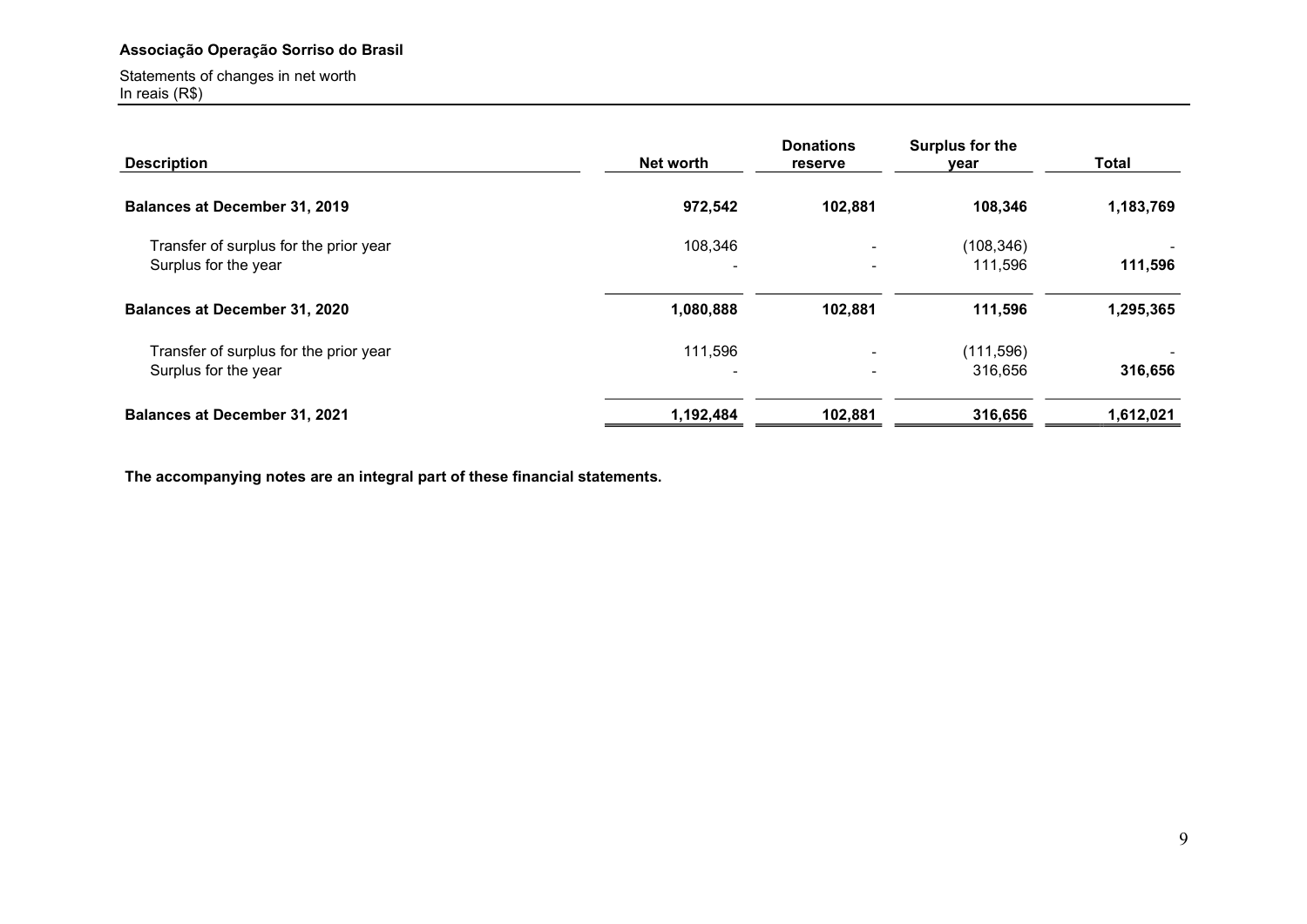Statements of cash flows for the years ended December 31 In reais (R\$)

|                                                                                     | 2021          | 2020       |
|-------------------------------------------------------------------------------------|---------------|------------|
| Cash flows from operating activities:                                               |               |            |
| Surplus for the year                                                                | 316,656       | 111,596    |
| Adjustments to reconcile surplus for the year to funds from operating<br>activities |               |            |
| Provision for contingent liabilities                                                | 108,767       |            |
| Residual value of property and equipment written off                                |               | 1,118      |
| Depreciation and amortization                                                       | 98,964        | 39,307     |
|                                                                                     | 524,387       | 152,021    |
| Cash flows from operating activities                                                |               |            |
| Inventories                                                                         | 17,635        | 277,788    |
| Other receivables                                                                   | 146,377       | 4,539      |
| Accounts payable                                                                    | 982           | (70, 537)  |
| Labor obligations                                                                   | 29,282        | 15,369     |
| Tax obligations                                                                     | 13            | (178)      |
| Net cash generated by operating activities                                          | 718,676       | 379,002    |
| <b>Cash flows from investing activities</b>                                         |               |            |
| Purchase of property and equipment                                                  | (1, 114, 969) | (127, 773) |
| Cash used in investing activities                                                   | (1, 114, 969) | (127, 773) |
| Net increase (decrease) in cash and cash equivalents                                | (396,293)     | 251,229    |
| Cash and cash equivalents at the beginning of the year                              |               |            |
| Cash and cash equivalents at the end of the year                                    | 1,001,745     | 750,516    |
|                                                                                     | 605,452       | 1,001,745  |
| Net increase (decrease) in cash and cash equivalents                                | (396, 293)    | 251,229    |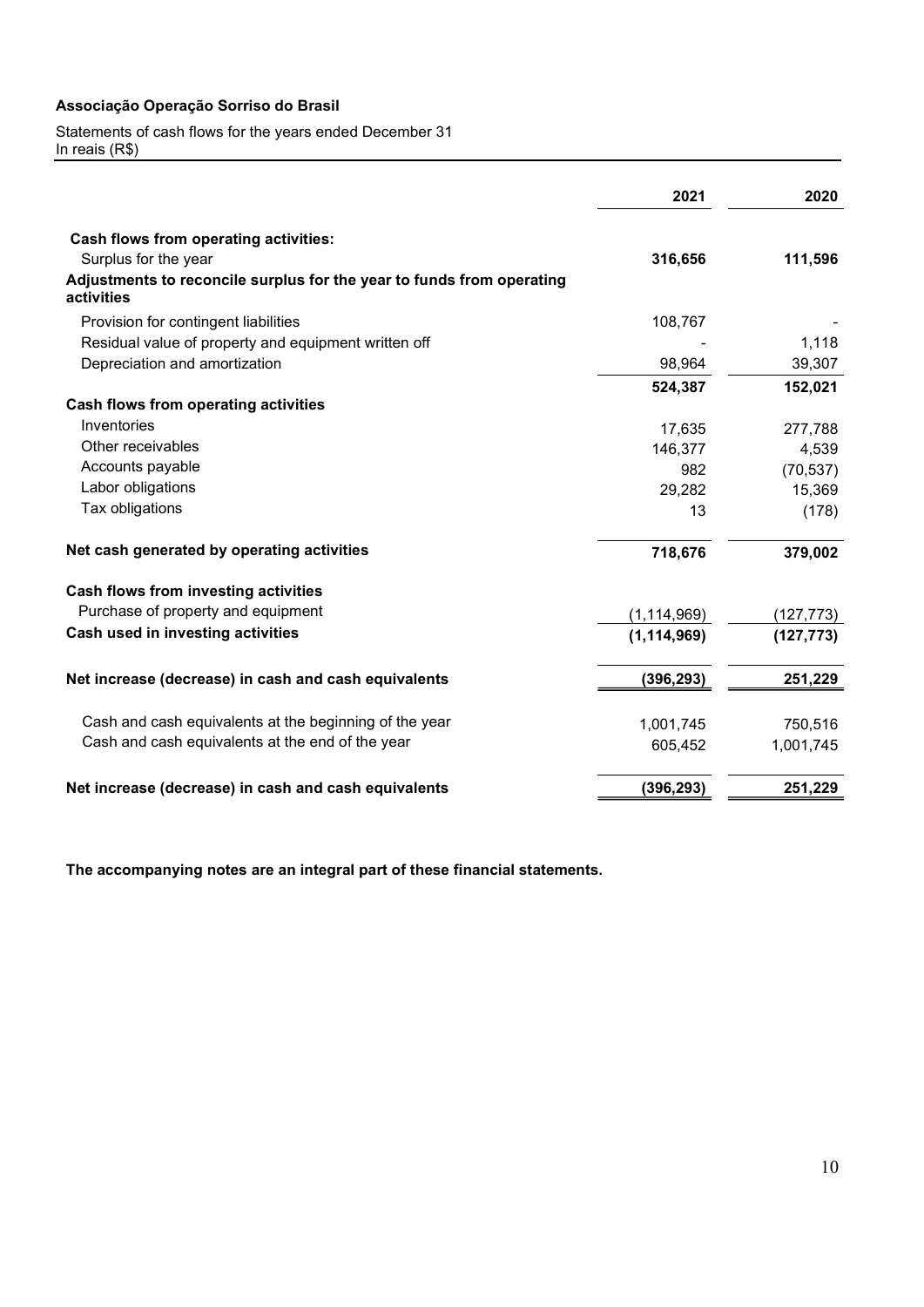Notes to the financial statements at December 31, 2021 and 2020 In reais (R\$)

#### 1. General information

Associação Operação Sorriso do Brasil ("Association") is a non-profit civil association governed by private law and engaged in philanthropic activities, whose operations started on December 8, 2006. The Association is located at Avenida Brigadeiro Faria Lima, nº 2.413, São Paulo, SP, and its activities are governed by its statutes, the provisions of Law 9,790 of March 23, 1999 and Decree 3,100 of June 30, 1999, and other applicable legal provisions. The Association was established to operate for an indeterminate period of time.

The purpose of the Association is to provide support and assistance for the carrying out of scientific, medical and educational actions in the areas of reconstructive plastic surgery and aesthetic surgery for children, teenagers and youth, and occasionally to underprivileged adults as well, in compliance with the provisions of the sole paragraph of Article 3 of Law 9,790 of March 23, 1999.

The COVID-19 pandemic, decreed in 2020 by the World Health Organization - WHO, continued in 2021 as one of the great challenges around the world. In 2020, the Association started the movement Together for you, with the aim of raising funds to buy and donate personal protective equipment (PPE) to health professionals who worked in hospitals on the front line of the pandemic. The campaign had the participation of the public, companies and partners.

In 2021, the movement continued and gained even more strength, and was essential in saving lives. The Association mobilized important donations from partners and Operation Smile International to acquire and donate equipment that allowed the expansion of intensive care unit (ICU) beds used in the care of Covid patients in serious condition.

In addition, the Association continuous to follow the guidance of the WHO and the local health authorities and has taken several measures to protect its employees from the epidemic, seeking to maintain operational activity. The entire staff has been working remotely since March 17, 2020. As of the second half of 2021, the Association adopted the hybrid work regime, in which employees work partially in a remote way and partially on-site, always considering their safety with a small number of people in the office and the adoption of security protocols such as wearing masks and social distancing.

In 2021, the Association's surgical programs were resumed, being held in the cities of Santarém/state of Pará (November) and Porto Velho/state of Rondônia (December). Both followed strict protocols to prevent the spread of COVID-19, which resulted in two safe surgical programs and without any case of contamination among the participants.

The Association's Management believes that, once again, the Covid-19 pandemic had no impact on the financial statements for the year ended December 31, 2021 and 2020, and emphasizes that there was a positive balance of donations, considering the continuation of contribution of funds received from the private sector, individual donors and international partners to support healthcare professionals and hospitals in the context of the Covid-19 pandemic, as well as for the direct care programs for people with cleft lip and palate in Brazil.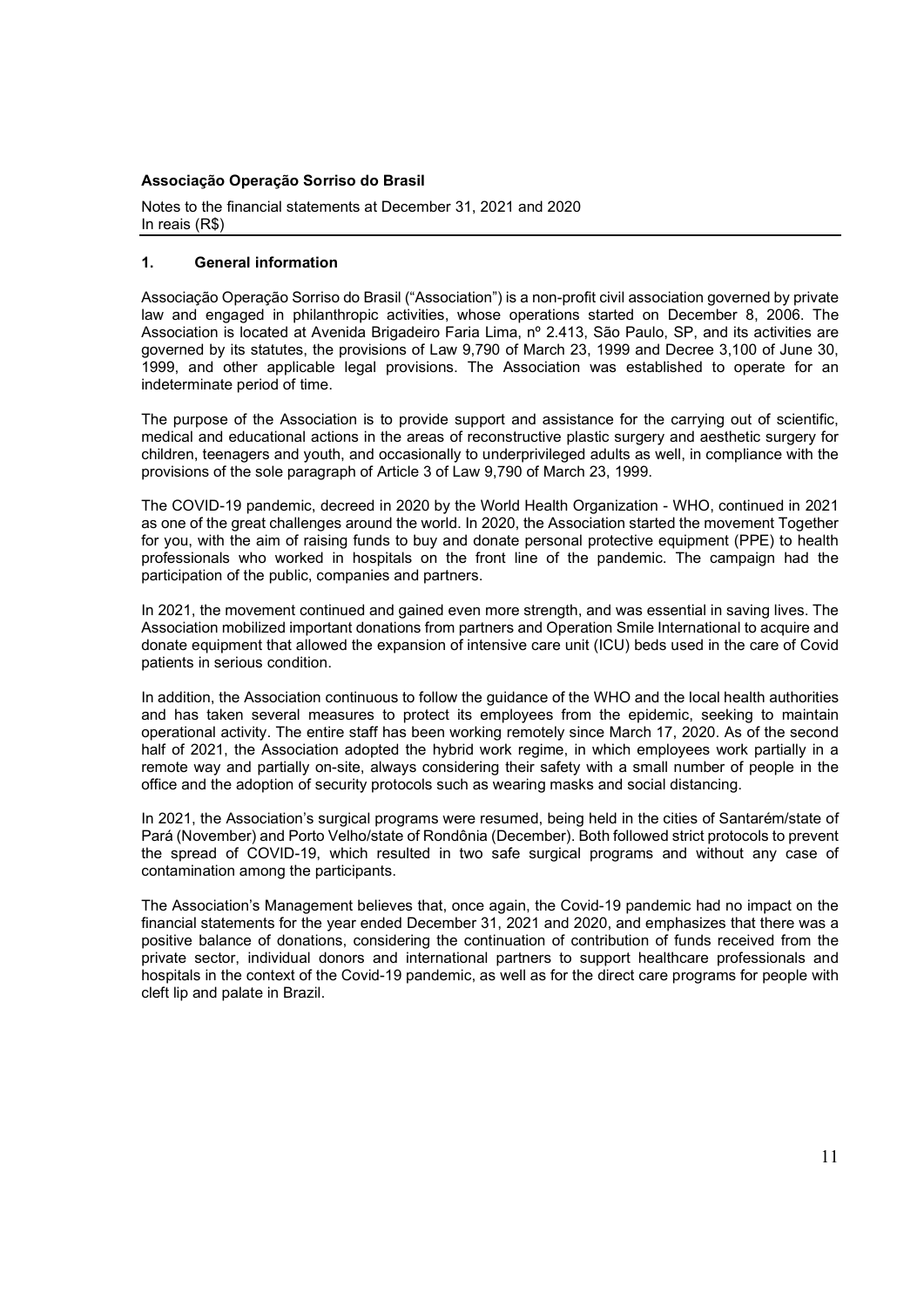Notes to the financial statements at December 31, 2021 and 2020 In reais (R\$)

#### 2. Presentation and preparation of the financial statements

#### 2.1 Statement of compliance in respect of accounting practices

The financial statements have been prepared in accordance with accounting practices adopted in Brazil, including the provisions of Resolution 2015/ITG2002(R1) of the Federal Accounting Council (CFC), which approved Technical Interpretation ITG 2002 (R1) - "Non-profit Entities".

The financial statements were approved by the Association's management on March 11, 2022.

#### 2.2 Basis of measurement

The financial statements have been prepared on a historical cost basis except for non-derivative financial instruments that are measured at fair value through profit or loss.

#### 2.3 Functional currency

These financial statements are presented in Brazilian reais (R\$), which is the Association's functional currency. All financial information presented in reais has been rounded to the nearest thousand, unless otherwise indicated.

#### 2.4 Use of estimates and judgments

The preparation of financial statements in accordance with accounting practices adopted in Brazil requires Management to make judgments, estimates and assumptions that affect the application of accounting policies and the reported amounts of assets, liabilities, revenues and expenses. Actual results may differ from those estimates. The estimates and underlying assumptions are reviewed on an ongoing basis. Revisions to accounting estimates are recognized in the year in which the estimates are revised and in any future years affected.

#### 3. Summary of significant accounting policies

Significant accounting policies adopted in the preparation of the financial statements are as follows:

#### (a) Financial instruments

Under IFRS 9/ NBC TG 48, on initial recognition, a financial asset is classified as: at amortized cost; at fair value through other comprehensive income ("FVOCI") - debt instrument; at FVOCI - equity instrument; and at fair value through profit or loss ("FVTPL"). The classification of financial assets under IFRS 9 / NBC TG 48 is substantially based on the business model in which a financial asset is managed and on its contractual cash flow characteristics. The new significant accounting policies are described below:

Financial assets at amortized cost - These assets are subsequently measured at amortized cost using the effective interest method. The amortized cost is reduced by impairment losses. The interest income, foreign exchange gains and losses, and impairment are recognized in profit or loss. Any gain or loss on derecognition is recognized in profit or loss.

A financial asset is measured at amortized cost if it meets both of the following conditions and is not designated as measured at FVTPL:

• the financial asset is held within a business model with the objective of holding assets in order to collect contractual cash flows; and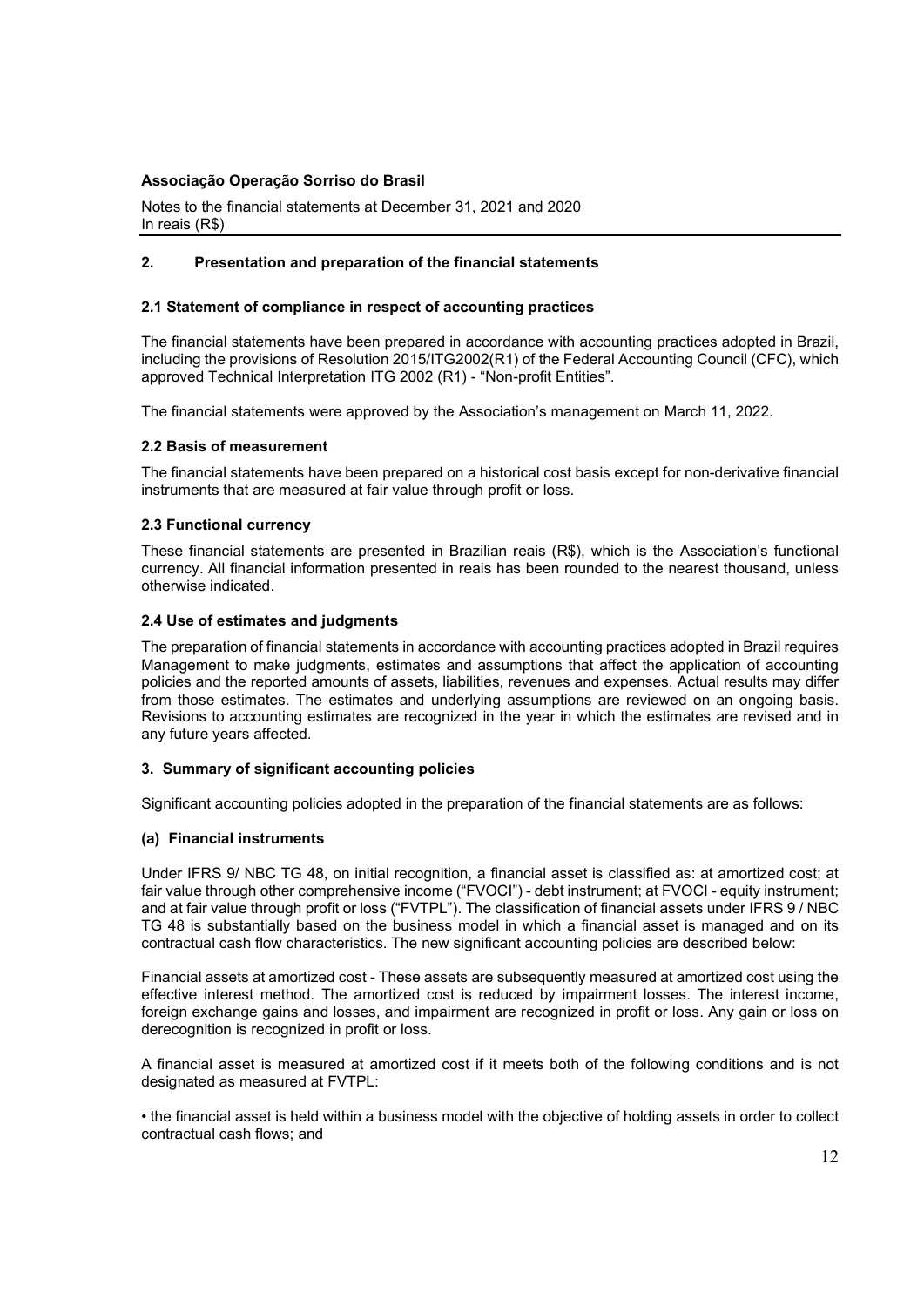Notes to the financial statements at December 31, 2021 and 2020 In reais (R\$)

• the contractual terms of the financial asset give rise, on specified dates, to cash flows that are solely payments of principal and interest on the principal amount outstanding.

A debt instrument is measured at FVOCI if it meets both of the following conditions and it is not designated as measured at FVTPL:

• debt instrument that is held within a business model whose objective is achieved both by collecting contractual cash flows and selling financial assets; and

• its contractual terms give rise on specified dates to cash flows that are solely payments of principal and interest on the principal amount outstanding.

The Association's financial assets are substantially represented by investments (Note 4) classified as at fair value through profit or loss.

In accordance with IFRS 9 / NBC TG 48, on initial recognition, financial liabilities were classified as measured at amortized cost or at fair value through profit or loss. A financial liability is classified as at FVTPL if it is classified as held-for-trading, it is a derivative, or it is designated as such on initial recognition. Financial liabilities at FVTPL are measured at fair value, and net gains and losses, including any interest expense, are recognized in profit or loss. Other financial liabilities are subsequently carried at amortized cost using the effective interest method. Interest expenses and exchange gains and losses are recognized in profit or loss. Any gain or loss on derecognition is recognized in profit or loss.

The Association's financial liabilities are substantially represented by trade payables, which are classified as subsequently measured at amortized cost.

#### (b) Cash and cash equivalents

Cash and cash equivalents include cash on hand and in banks readily convertible into a known amount of cash and subject to an insignificant risk of change in value. They are stated at cost, plus yield accrued which does not exceed their fair value.

#### (c) Accounts receivable

Accounts receivable comprise donations received from domestic or foreign companies that commit to making donations.

#### (d) Property and equipment

Property and equipment are stated at acquisition cost less accumulated depreciation calculated under the straight-line method at annual rates that take into consideration the estimated useful life and residual value of the assets (see note 7).

#### (e) Intangible assets

Software licenses acquired are capitalized on the basis of the costs incurred to acquire and bring the software to its specific use. These costs are amortized over the estimated useful life under the straightline method.

#### (f) Impairment testing of assets

Management reviews annually the net carrying amount of the assets to assess events or changes in economic, operating or technological circumstances that may indicate evidences of impairment.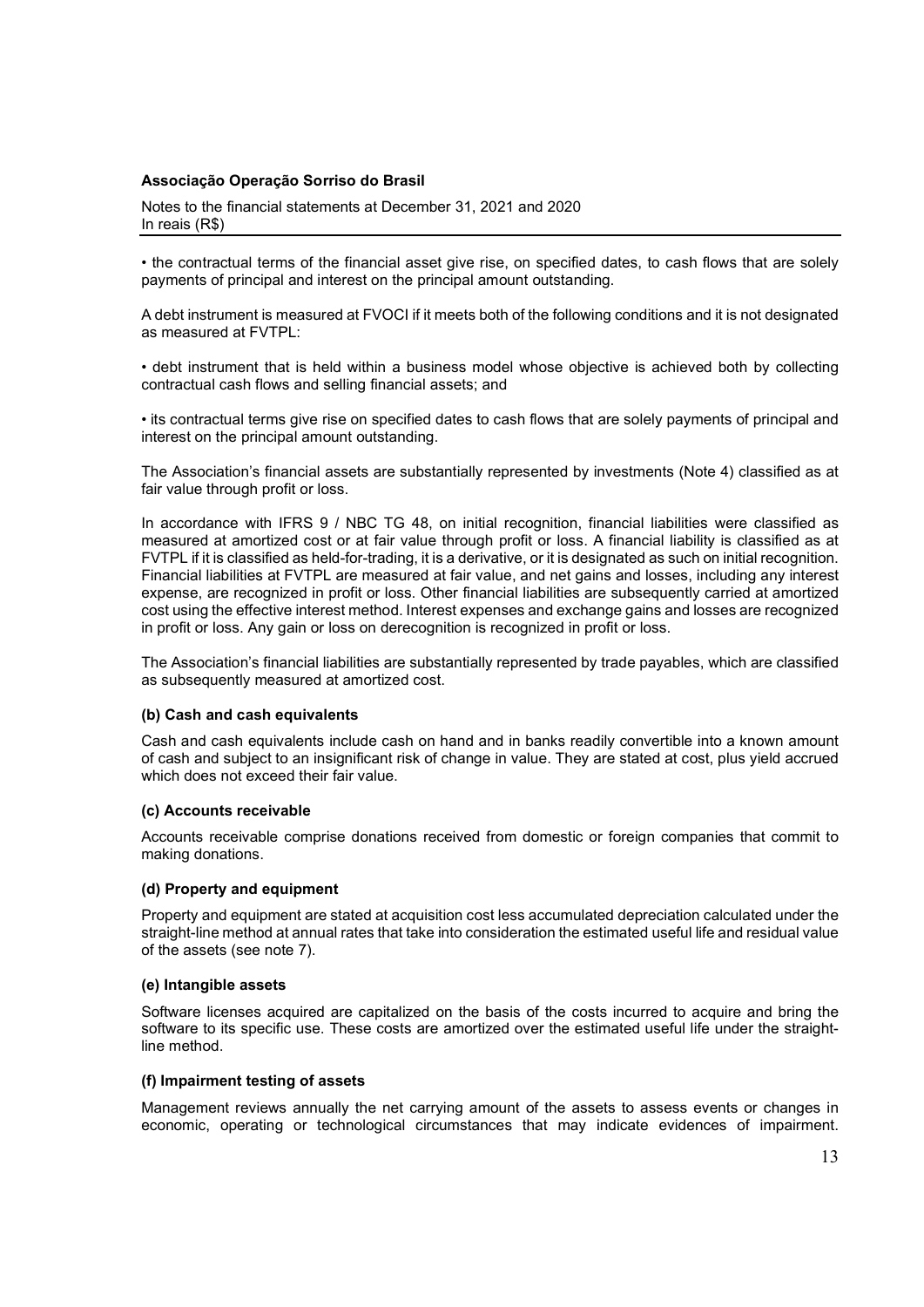Notes to the financial statements at December 31, 2021 and 2020 In reais (R\$)

Whenever these evidences are identified, and the net carrying amount exceeds the recoverable amount, a provision for impairment is recognized adjusting the net carrying amount to the recoverable amount.

#### (g) Provision for contingent liabilities

Provisions are recognized when the Association has a present legal or constructive obligation as a result of past events, it is probable that an outflow of resources will be required to settle the obligation, and the amount of the obligation can be reliably estimated.

#### (h) Net worth

This balance comprises donations received from third parties, plus or less the surplus or deficit for each year.

The transfer of surplus/deficit to net worth occurs upon approval of the associates' meeting.

#### (i) Other noncurrent assets and liabilities

Current and noncurrent assets and liabilities at stated at known or estimated amounts, plus, when applicable, the related charges, inflation adjustment and/or exchange rate changes through the end of the reporting period.

#### 4. Cash and cash equivalents

| <b>Description</b>           | 2021    | 2020      |
|------------------------------|---------|-----------|
| Cash                         | 16      | 16        |
| <b>Banks</b>                 | 10      | 10        |
| <b>Financial investments</b> | 605.426 | 1,001,719 |
| <b>Total</b>                 | 605,452 | 1,001,745 |

The Association has investment policies that determine investments in low-risk securities with a yield based on percentages of the CDI (interbank deposit certificate rate) variation. This balance refers basically to investments in low-risk investment funds at traditional institutions.

#### 5. Inventories

| <b>Description</b> | 2021   | 2020    |
|--------------------|--------|---------|
| Supplies inventory | 83.880 | 101.515 |
| Total              | 83,880 | 101.515 |

The inventory amounts refer to materials to be used in future programs. Durable materials return to the storeroom at the end of each program. The inventories comprise materials or consumer goods that will be used in the assignments of the Association. The decrease in 2021 arises from donations of personal protective equipment (PPE), medical supplies, medicines and medical equipment to partner hospitals, such as Hospital Regional do Baixo Amazonas (Santarém, state of Paraná) and Hospital de Base de Porto Velho (Porto Velho, state of Rondônia), among others, as a contribution for the combat against the Covid-19 pandemic.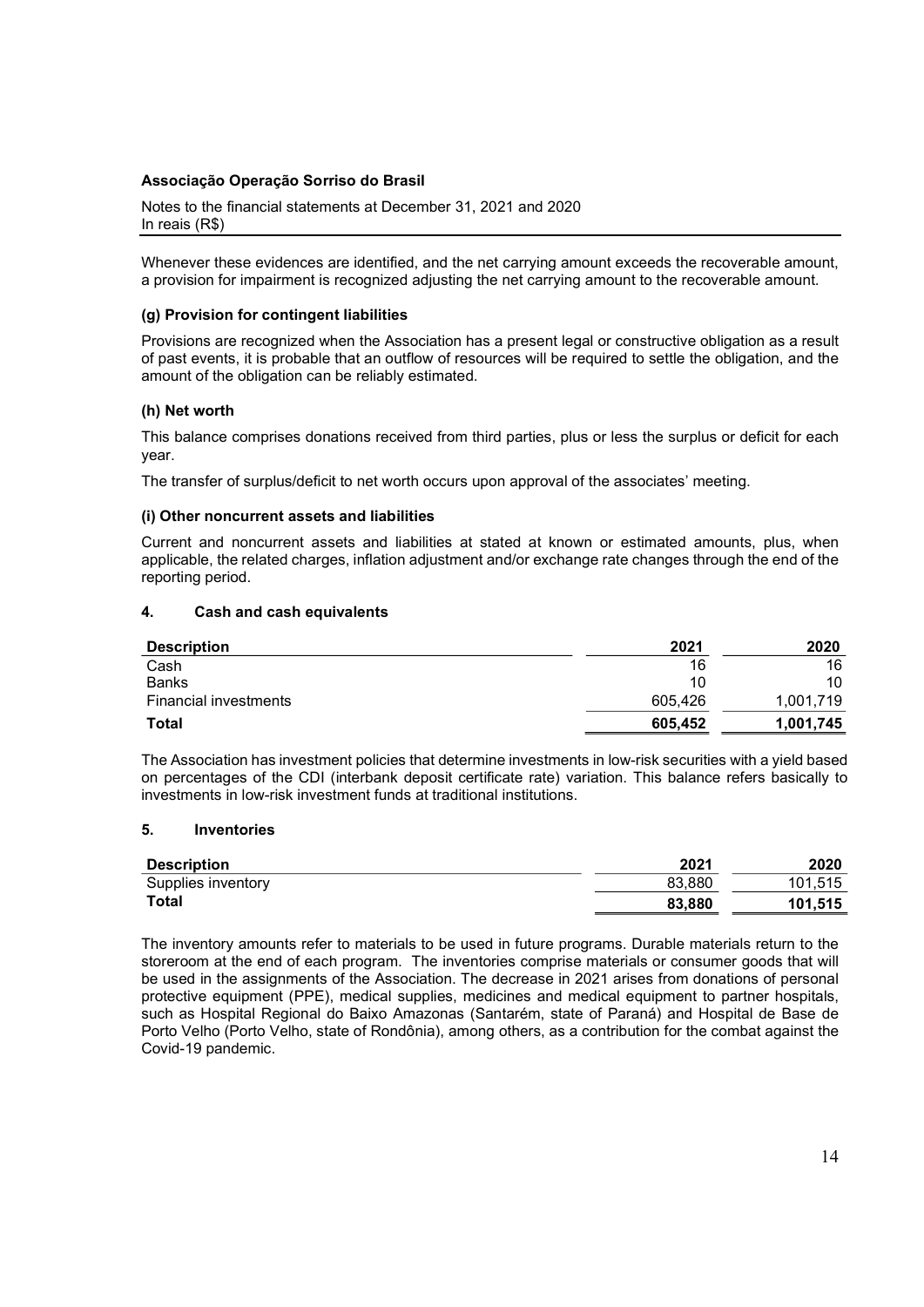Notes to the financial statements at December 31, 2021 and 2020 In reais (R\$)

#### 6. Other receivables

| 2021   | 2020    |
|--------|---------|
| 17.159 | 167.475 |
| 6.955  | 3.016   |
| 24.114 | 170.491 |
|        |         |

#### 7. Property and equipment

|                           |                                     | 2021      |                                                  |           | 2020       |
|---------------------------|-------------------------------------|-----------|--------------------------------------------------|-----------|------------|
| <b>Description</b>        | <b>Depreciation</b><br>Cost<br>rate |           | <b>Accumulated</b><br>amortization<br><b>Net</b> |           | <b>Net</b> |
| Machinery and equipment   | 10%                                 | 3.578     | (1,302)                                          | 2.276     | 177        |
| Furniture and fixtures    | 10%                                 | 28.257    | (17, 323)                                        | 10.934    | 13.690     |
| Medical equipment         | 10%                                 | 1,353,165 | (177, 548)                                       | 1,175,617 | 227.817    |
| Computers and peripherals | <b>20%</b>                          | 133.381   | (48, 349)                                        | 85.032    | 16,170     |
|                           |                                     | 1,518,381 | (244.522)                                        | 1,273,859 | 257,854    |

#### Changes in 2021

| <b>Description</b>           | 2020       | <b>Additions</b> | <b>Disposals</b> | 2021       |
|------------------------------|------------|------------------|------------------|------------|
| Cost                         |            |                  |                  |            |
| Machinery and equipment      | 1.330      | 2.248            | -                | 3,578      |
| Furniture and fixtures       | 28,257     |                  | ۰                | 28,257     |
| Medical equipment (i)        | 328,183    | 1,024,982        | ۰                | 1,353,165  |
| Computers and peripherals    | 45,642     | 87,739           |                  | 133,381    |
| <b>Total cost</b>            | 403,412    | 1,114,969        |                  | 1,518,381  |
| (-) Accumulated depreciation | (145, 558) | (98, 964)        |                  | (244, 522) |
| Property and equipment, net  | 257,854    | 1,016,005        |                  | 1,273,859  |

(i) The additions refer to 5 anesthesia machines, medical and surgical equipment to reduce import costs and allow greater autonomy for the Association in scheduling surgical programs in Brazil.

#### Changes in 2020

| <b>Description</b>           | 2019       | <b>Additions</b> | <b>Disposals</b> | 2020      |
|------------------------------|------------|------------------|------------------|-----------|
| Cost                         |            |                  |                  |           |
| Machinery and equipment      | 1.330      |                  |                  | 1.330     |
| Furniture and fixtures       | 28,158     | 2.375            | (2,276)          | 28,257    |
| Medical equipment (i)        | 202.785    | 125.398          |                  | 328,183   |
| Computers and peripherals    | 48,289     |                  | (2,647)          | 45,642    |
| <b>Total cost</b>            | 280,562    | 127,773          | (4,923)          | 403,412   |
| (-) Accumulated depreciation | (110, 056) | (39,307)         | 3,805            | (145,558) |
| Property and equipment, net  | 170,506    | 88,466           | (1, 118)         | 257,854   |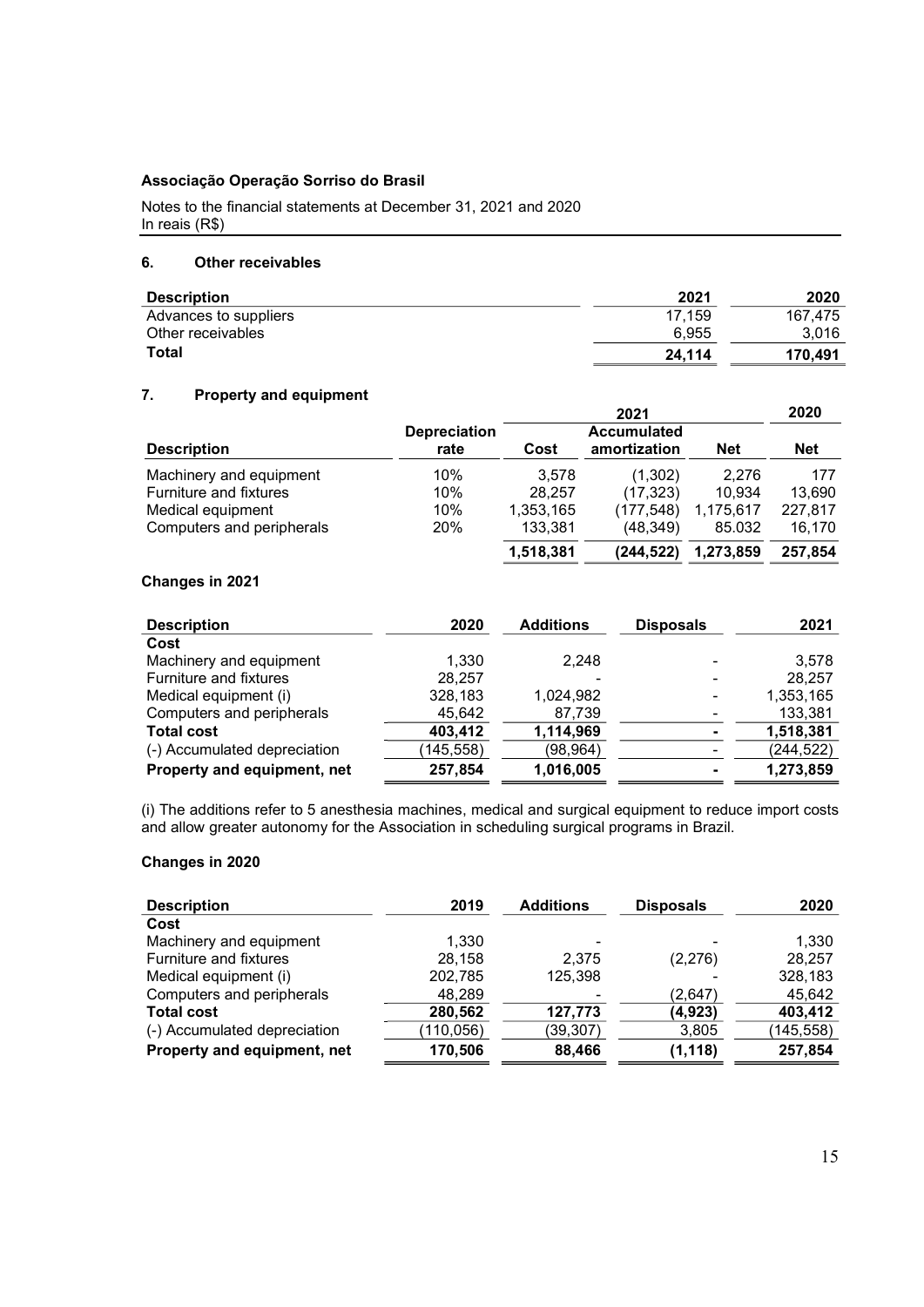Notes to the financial statements at December 31, 2021 and 2020 In reais (R\$)

#### 8. Labor obligations

| <b>Description</b>                             | 2021    | 2020   |
|------------------------------------------------|---------|--------|
| Provision for vacation pay and related charges | 93.859  | 65.542 |
| Payroll taxes payable                          | 32.175  | 31.210 |
| Total                                          | 126.034 | 96.752 |

#### 9. Provision for contingent liabilities

In the normal course of its activities, the Association is subject to tax, civil and labor lawsuits. As at December 31, 2021 and 2020, the Association was not a party to any lawsuits.

Management, based on the opinion of its legal counsel and experts, when applicable, assesses the matters that may give rise to future challenges and determines the need to recognize a provision for contingent liabilities. The balances as at December 31, 2021 amounting to R\$ 247,918 (R\$ 139,151 on December 31, 2020) refer to potential labor liabilities under discussion, for which there are no administrative or judicial proceedings in progress at the moment.

#### 10. Net worth

Net worth is presented in inflation adjusted amounts and comprises the opening net worth, plus the surplus less the deficit incurred since the Association's foundation date.

#### 11. Tax aspects

#### (a) Corporate Income Tax (IRPJ) and Social Contribution on Profit (CSLL)

Since the Association is a non-profit entity, it is entitled to exemption from the federal taxes levied on profit, in accordance with Articles 167 to 174 of the Income Tax Regulation approved by Decree 3,000 of March 26, 1999 and Article 195 of the Federal Constitution.

#### (b) PIS and COFINS

As regards the social contribution to the Social Integration Program (PIS), the Association is subject to the payment of this contribution, calculated on the payroll at the rate of 1%, as provided for in Article 13 of Executive Act 2,158-35 of August 24, 2001.

In regard to the Social Contribution for Social Security Financing (COFINS), the Association is entitled to exemption from the payment of this tax on revenues related to its activities, pursuant to Laws 9,718/98 and 10,833/03, and is subject to the payment of this tax on its other revenues.

#### 12. Operating revenues

#### 12.1 Operating revenues with restriction

The corrective surgeries of Operação Sorriso do Brasil are performed by a team of volunteer health professionals. This work is recognized as donation and accounted for through "working hours" in accordance with the professional category, and the rate per professional is determined according to the table disclosed and collective agreements of the labor unions of each category. In 2021, the amount determined was R\$ 143,476 (R\$ 121,827 in 2020).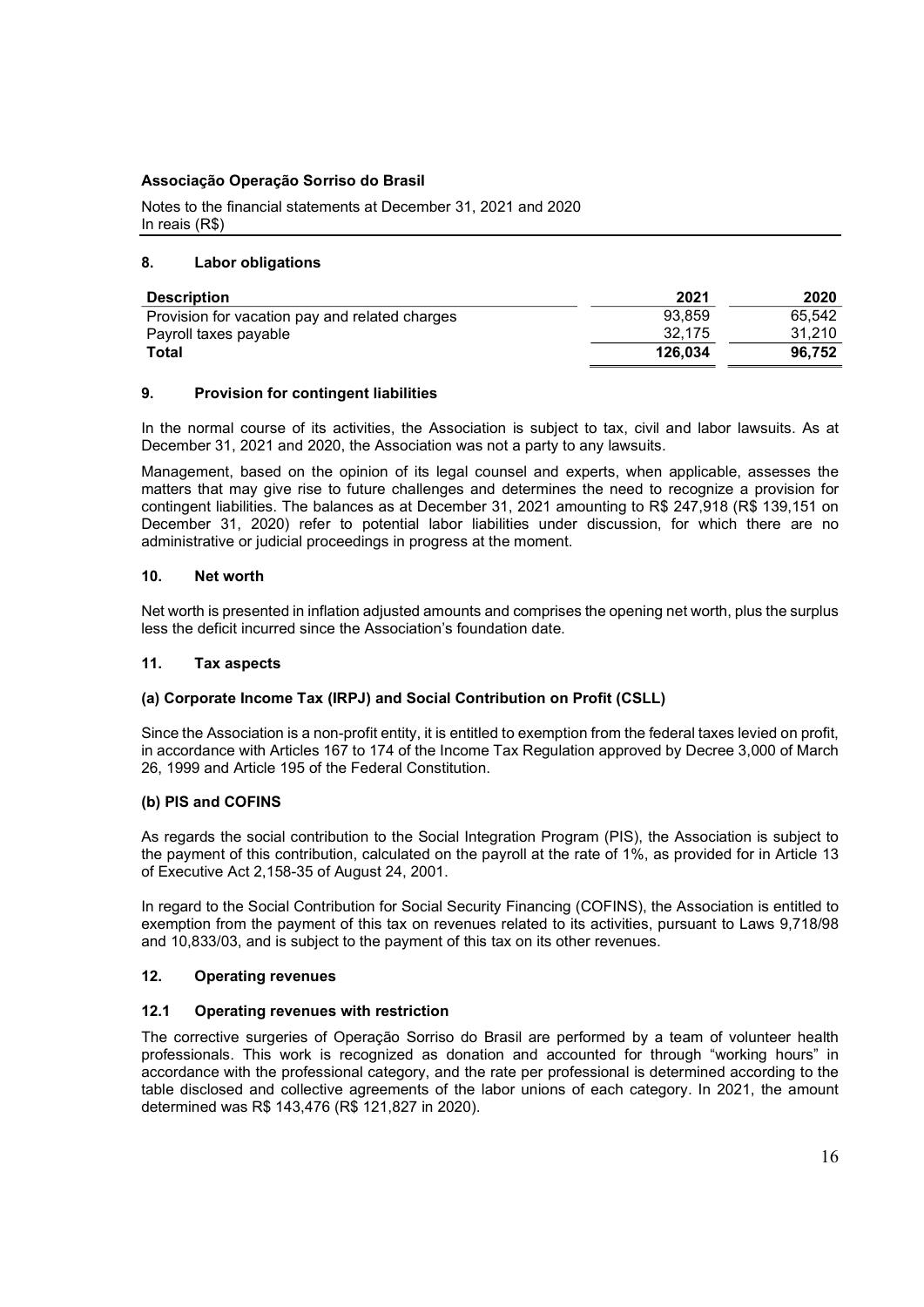Notes to the financial statements at December 31, 2021 and 2020 In reais (R\$)

#### 12.2 Operating revenues without restriction

#### (a) Corporate donations

These consist of donations made by companies through deposits into the Association's current account, as follows:

| <b>Description</b>                                            | 2021    | 2020      |
|---------------------------------------------------------------|---------|-----------|
| Engie Brasil Energia S.A. - ENGIE                             | 145,250 |           |
| Comerc Comercializadora de Energia Elétrica - COMERC          | 100,800 | 100,800   |
| Associação Citiesperança                                      | 50,000  | 50,000    |
| Icatu Seguros S.A.                                            | 50.000  | 50,000    |
| <b>SAP Brasil</b>                                             | 40,000  | 35,000    |
| Andressa Nunes da Silva ME - DAY PHARMA                       | 9.000   | 36,190    |
| Energia Sustentável do Brasil S.A. - ESBR                     |         | 486.056   |
| Banco Citibank S.A.                                           |         | 133,000   |
| Cooperativa de Economia e Crédito Mútuo dos Empregados da J&J |         | 42.740    |
| Johnson & Johnson BR Ind. e Com. Ltda. - J&J                  |         | 26.721    |
| <b>Others</b>                                                 | 11,100  | 62,110    |
| <b>Total</b>                                                  | 406,150 | 1,022,617 |

#### (b) Donations from abroad

These are funds received in foreign currency from the parent company (Operation Smile Inc.) or from international partner organizations, as follows:

| <b>Description</b>                      | 2021      | 2020    |
|-----------------------------------------|-----------|---------|
| <b>Operation Smile</b>                  | 3,743,418 | 788,198 |
| United Way - White Martins              | 223,695   | 2,066   |
| Temasek                                 | 205.920   |         |
| <b>White Martins</b>                    | 182.019   |         |
| Pepsi Cola Industrial da Amazônia Ltda. | 44,251    | 42,832  |
| <b>Total</b>                            | 4,399,303 | 833,096 |

#### (c) Individual donations

These consist of donations made by individuals through direct deposits into the Association's current account.

#### (d) Donations of products and services

These comprise donations of surgical products from manufacturers of these products, as well as services rendered to the Association on a pro-bono basis, and are broken down as follows: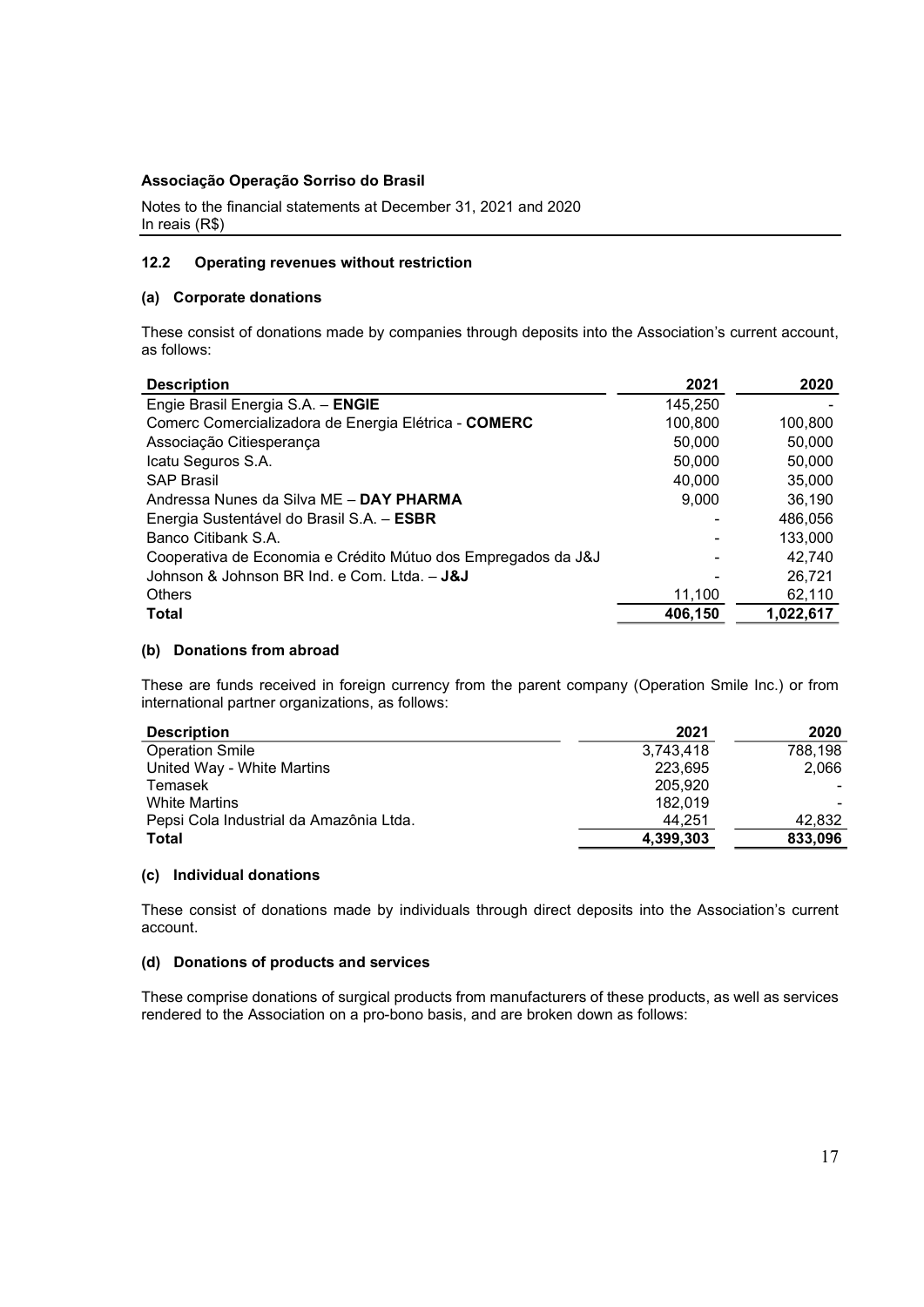Notes to the financial statements at December 31, 2021 and 2020 In reais (R\$)

| <b>Description</b>                           | 2021    | 2020    |
|----------------------------------------------|---------|---------|
| Azul Linhas Aéreas                           | 125,000 |         |
| Alfa Computer Assessoria em Informática      | 39,840  | 39,600  |
| Cristália Prod. Químico Farmacêuticos Ltda.  | 39,500  |         |
| Johnson & Johnson BR Ind. e Com. Ltda.       | 29,775  |         |
| Schivartche Advogados                        | 25,000  | 25,000  |
| Silimed                                      | 24.840  |         |
| Hasbro                                       | 7,692   |         |
| Belcorp do Brasil Distr. de Cosméticos Ltda. |         | 48.781  |
| <b>Others</b>                                | 1,206   | 7,090   |
| <b>Total</b>                                 | 292,853 | 120,471 |

#### 13. Costs of programs

In compliance with the provisions of item VI of Article 3 of Decree 2,536/98, in 2021 and 2020 the Association granted the following gratuities for the execution of assistance programs:

| <b>Description</b>                         | 2021          | 2020        |
|--------------------------------------------|---------------|-------------|
| Covid-19 donations program $-$ (a)         | (2, 124, 139) | (298, 667)  |
| Medical supplies                           | (422, 110)    | (59,515)    |
| Air tickets                                | (322,411)     | (89,172)    |
| Personnel expenses                         | (313, 257)    | (309, 395)  |
| <b>Transportation services</b>             | (186,158)     | (44, 043)   |
| Lodging services                           | (107, 415)    | (63, 913)   |
| Meals                                      | (38, 343)     | (23, 758)   |
| Warehousing                                | (27, 025)     | (66,797)    |
| Courses and training                       | (19,412)      |             |
| Non-medical supplies                       | (17, 413)     | (2, 488)    |
| Training and education                     | (14,274)      | (318)       |
| Forms of materials                         | (13,766)      | (4, 764)    |
| Distribution of gifts/prizes/presents/kits | (7, 455)      | (5,902)     |
| Customs clearance                          |               | (12, 995)   |
| <b>Others</b>                              | (56,085)      | (38, 632)   |
|                                            | (3,669,263)   | (1,020,359) |

(a) Costs related to the donation program to combat Covid-19 on an exceptional basis, consisting of deliveries of PPE, medical supplies, medicines and equipment (such as respirators) to partner hospitals across the country.

#### 14. Personnel expenses

| <b>Description</b>            | 2021       | 2020       |
|-------------------------------|------------|------------|
| Personnel expenses (salaries) | (492, 296) | (314, 331) |
| Personnel charges             | (207.798)  | (146.358)  |
| Total                         | (700, 094) | (460,689)  |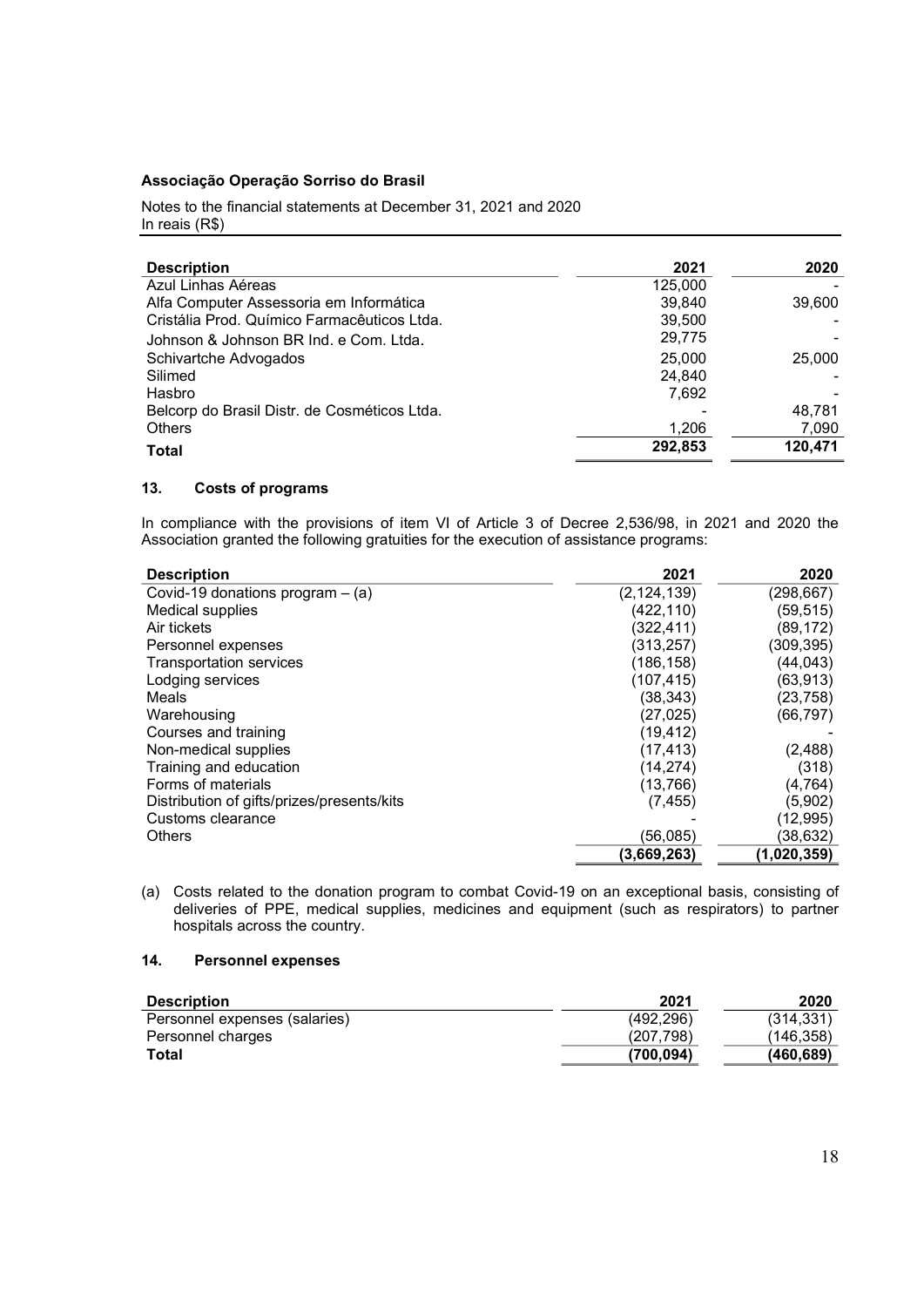Notes to the financial statements at December 31, 2021 and 2020 In reais (R\$)

#### 15. Administrative expenses

| <b>Description</b>                                         | 2021      | 2020       |
|------------------------------------------------------------|-----------|------------|
| Advisory and consulting services                           | (137,477) | (256, 291) |
| Contingencies                                              | (108,767) |            |
| Depreciation                                               | (98,964)  | (39, 307)  |
| IT advisory services                                       | (74, 292) | (42, 155)  |
| Courses and training                                       | (51,864)  |            |
| Rentals                                                    | (39,000)  | (37, 024)  |
| Accounting advisory services                               | (23,608)  | (23,728)   |
| Common area maintenance fees and water                     | (19, 163) | (19, 146)  |
| Telephone                                                  | (13, 490) | (13,981)   |
| Postal/motorcycle delivery/express delivery (DHL) services | (12, 524) | (8,863)    |
| Maintenance                                                | (6, 288)  | (1,721)    |
| Office supplies                                            | (5,911)   | (3,967)    |
| Website expenses                                           | (3,083)   | (2,773)    |
| Office equipment lease                                     | (120)     | (789)      |
| <b>Others</b>                                              | (64, 859) | (41,811)   |
| Total                                                      | (659,410) | (491,556)  |

#### 16. Finance income (costs), net

| <b>Description</b> | 2021     | 2020    |
|--------------------|----------|---------|
| Finance income     | 37.110   | 6.549   |
| Finance costs      | (10.392) | (9.492) |
| Total              | 26.718   | (2.943) |

#### 17. Risk management

Through its operations, the Association is exposed to the following financial risks:

- Credit risk;
- **Liquidity risk.**

As in all other businesses, the Association is exposed to risks arising from the use of financial instruments. This note describes the Association's objectives, policies and processes to manage these risks and the methods used to measure them. Further quantitative information on these risks is presented throughout these financial statements.

#### General objectives, policies and processes:

Management has overall responsibility for determining the Association's risk management objectives and policies and holds the ultimate responsibility for them. It has assigned the authority to design and operate processes that ensure the effective implementation of the objectives and policies to the Association's finance function.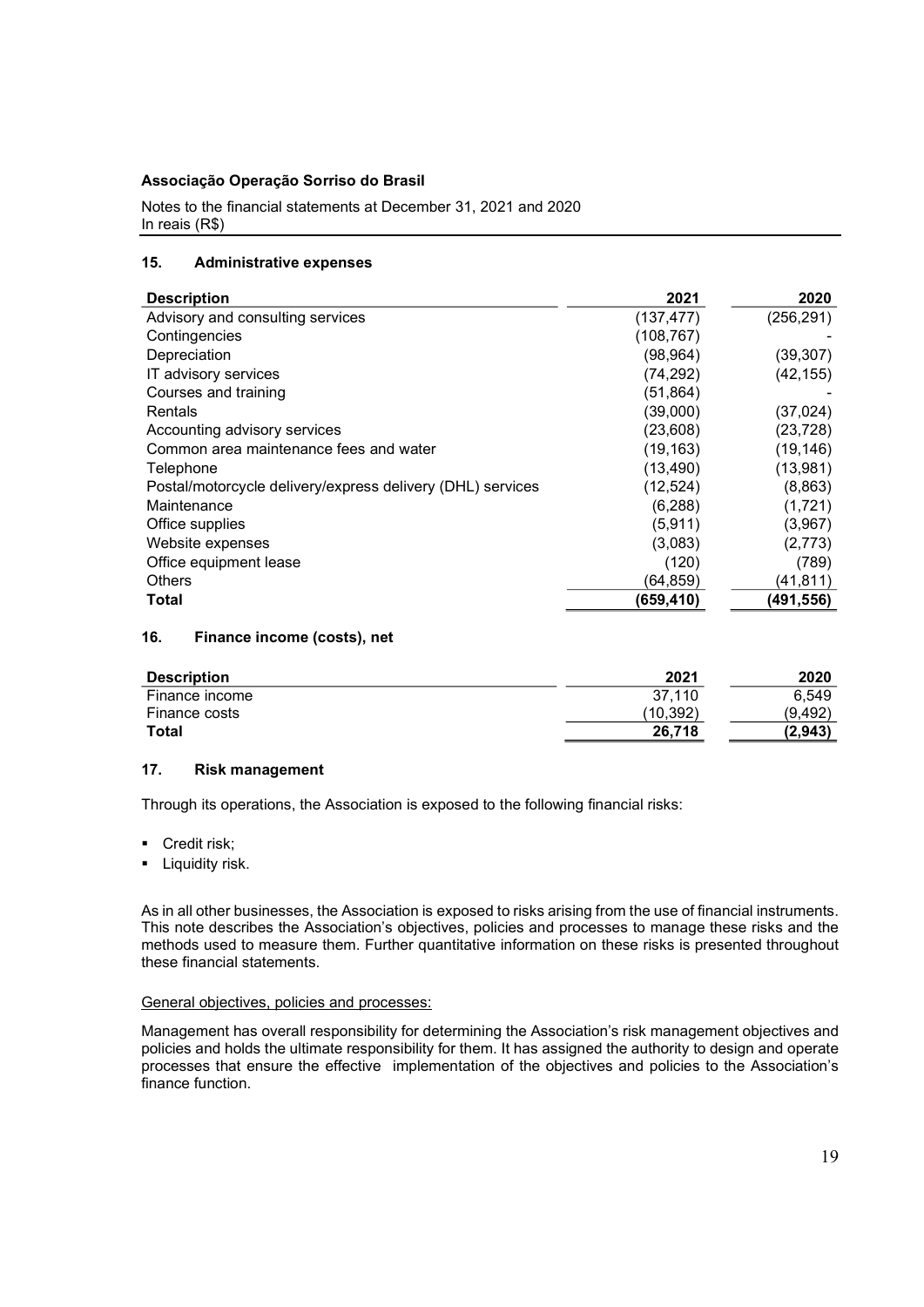Notes to the financial statements at December 31, 2021 and 2020 In reais (R\$)

Management's general objective is to establish policies that seek to reduce the risk, to the extent possible, without inappropriately affecting the Association's competitiveness and flexibility. Further details on these policies are presented below.

#### a) Credit risk

Credit risk is the risk of financial loss to the Association if an associate or counterparty to a financial instrument does not fulfill its contractual obligations. The financial instruments potentially subject to credit risk for the Association comprise mainly cash and cash equivalents, which are held with creditworthy financial institutions and can be redeemed at any moment upon request.

The carrying amount of the financial assets represents the maximum credit exposure. All cash and cash equivalents are held with first tier Brazilian banks.

#### b) Liquidity risk

Liquidity risk is the risk of the Association not being able to fulfill its financial obligations as they become due. The Association's policy is to ensure that it will always have sufficient cash to enable it to fulfill its obligations when they become due, under normal and stress conditions, without incurring unacceptable losses or risking damages to the Association's reputation.

The key to success in liquidity management is the degree of certainty in cash flow projections. If the future cash flows are very uncertain, the liquidity risk increases.

The Association monitors the risk of cash shortage by monitoring the maturity dates of the existing financial liabilities. The Association's financial liabilities are comprised of trade payables and labor and tax obligations.

#### 18. Insurance coverage

The Association has insurance coverage in amounts considered sufficient by Management to cover any risks on its assets and/or liabilities.

The scope of the work of our auditors does not include the issuance of an opinion on the sufficiency of the insurance coverage.

#### 19. Exemptions enjoyed and tax relief

In compliance with ITG 2002 (R1) – Non-profit Entities, approved by CFC Resolution 1,409/12, the Association presents below the amount of tax relief determined in 2021 and 2020 if the tax obligation was due. Therefore, in our judgment, we considered the following taxes and contributions and related rates and point out that they refer to estimated calculations of tax relief covering the main taxes and contributions, since the Association is not required to maintain tax bookkeeping. The amounts are comprised as follows:

Below we present the amount of tax relief determined:

| <b>Description</b>                              | 2021    | 2020    |
|-------------------------------------------------|---------|---------|
| PIS and COFINS (3.65% on revenues)              | 199.370 | 80.668  |
| IRPJ and CSLL (34% on the surplus for the year) | 107.663 | 37.943  |
| Total                                           | 307.033 | 118.611 |